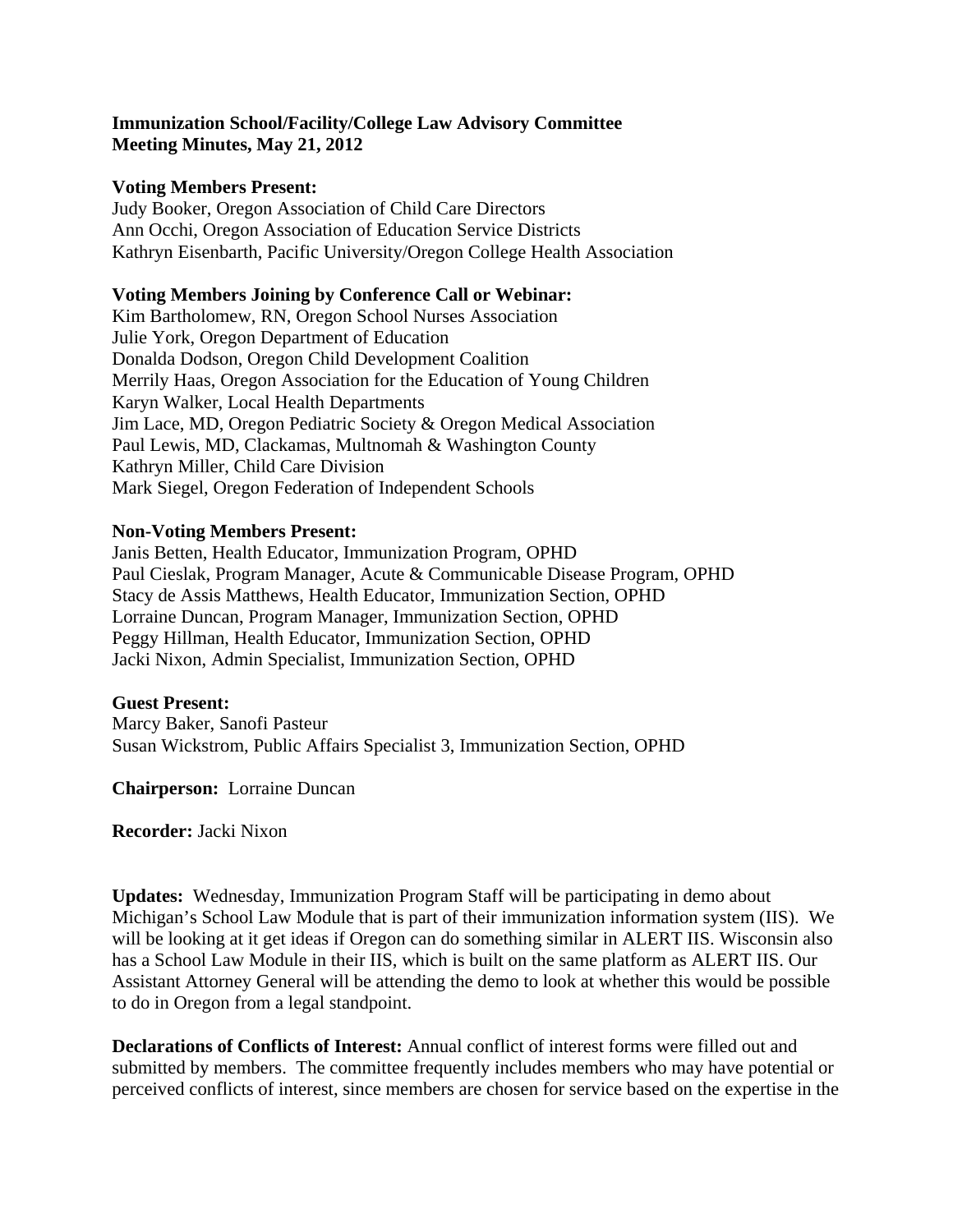areas in which advice is sought by the Oregon Health Authority (OHA). Members with potential or perceived conflict of interest may participate in committee discussions and vote, so long and the conflict is declared.

Those who called in or are on the webinar will receive their form by email. We ask, once it is signed, to please fax (971-673-0278), scan or email back the document so we can mark you off as signing.

**Minutes:** The minutes from the November 30, 2011 meeting were reviewed and approved.

## **HPV for Males-ACIP Update:**

Dr. Paul Cieslak, Medical Director for Oregon Immunization Program, discussed the quadravalent HPV4 vaccine (Gardasil) for males. In 2006, HPV4 was licensed for prevention of cervical, vaginal & vulvar cancers and anogenital warts in females. ACIP recommended HPV4 for females 11-26 years of age. In October 2009, HPV4 was licensed for prevention of genital warts in males. ACIP issued a permissive recommendation for males aged 9-26 years old. In December 2010, HPV4 was labeled by FDA for prevention of anal cancer in males and females. In October 2011, HPV4 was recommended by ACIP for males 11-21 years of age.

# **HPV-associated conditions include:**

- o Oncogenic types (including HPV 16 & 18)
	- Cervical cancers
	- Anal cancers
	- Vulvar/vaginal cancers
	- Penile cancers
	- Oropharyngeal cancers
- o Nononcogenic types (including HPV 6 & 11)
	- Anogenital warts
	- Recurrent respiratory papillomatosis (RRP)

There are no data available as to the efficacy of HPV4 vaccine for prevention of penile cancers, oropharyngeal cancers, and RRP. The cost effectiveness of HPV vaccination would be better if HPV4 were effective in preventing these conditions. In addition, as more females are vaccinated, the cost effectiveness of vaccinating males decreases. Cost effectiveness estimates in males vary widely depending upon assumptions of what conditions HPV4 protects against, and what proportion of the male and female populations are vaccinated.

# **Summary of ACIP Recommendation of HPV4 vaccine for males:**

- Routine vaccination of males at 11-12 years of age with 3-dose series of HPV4
- Start as early as 9 years of age
- Catch-up vaccination through age 21
- Males aged 22-26 years may be vaccinated
- Immunocompromised males: catch-up through age 26 recommended

## **Reviewing of Human Papillomavirus (HPV) Against Twelve Criteria for School/Facility/College Immunization Requirements**

This document is being revised to incorporate information about the ACIP recommendation for HPV4 for males. Proposed changes include the following: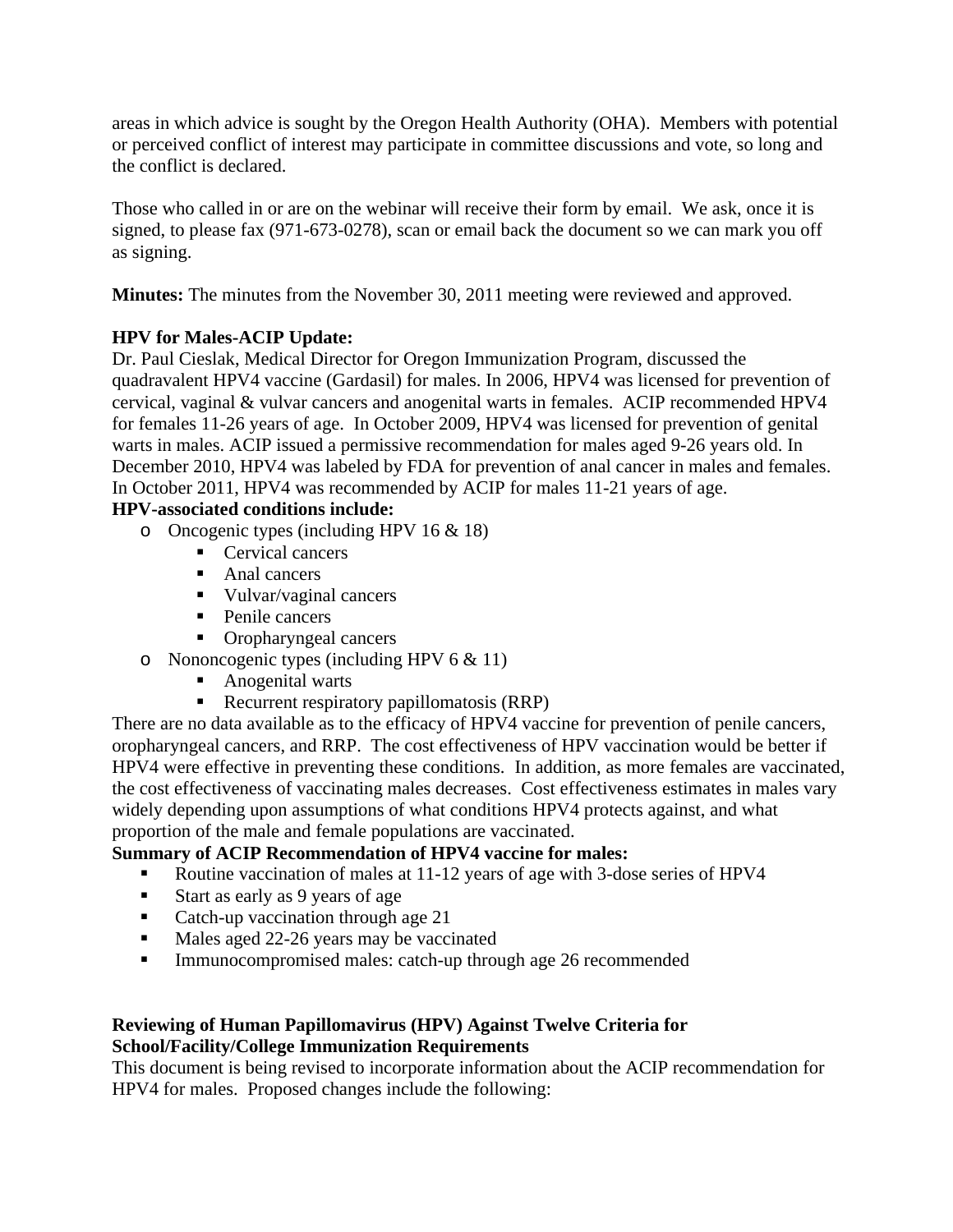- **Section 1, page #3**: Added, "recommended that all adolescent males 11-21 years of age receive HPV vaccine. In addition, males in certain high risk groups are recommended to receive HPV vaccine through 26 years of age. The provisional recommendation that HPV vaccine may be given to other males 22-26 years of age remains."
- **Section 1, page #3:** Added, "On October 25, 2011, the Advisory Committee on Immunization Practices (ACIP) recommended routine use of quadrivalent human papillomavirus (HPV) vaccine (HPV4; Gardasil, Merck & Co. Inc) in males aged 11 or 12 years. ACIP also recommended vaccination with HPV4 for males aged 13 through 21 years who have not been vaccinated previously or who have not completed the 3-dose series: males aged 22 through 26 years may be vaccinated."
- **Section 2, page #4**: Added anal cancer information.
- **Section 3, page #5:** Added a range of cost effectiveness estimates for HPV for males using low and high coverage scenarios and assumptions of protecting against different HPV-related conditions.
- **Section 4, page #5:** Revised to read, "appears to be safe in males. It is difficult to demonstrate disease outcomes as potential cases of anal cancer may not appear until many years later.
- **Section 7, page #6**: Data for the percentage of adolescent receiving HPV vaccine in Oregon were updated using data from the Oregon Sentinel Region. A recommendation was made to use NIS-Teen data for this section.
- **Section 8, page #7:** Clarified that HPV vaccine for males is currently not covered under 317 funding.
- **Section 10; page 7:** Deleted information about different recommendations for HPV for students of different genders, as there is now a universal recommendation for both girls and boys.

Changes to the document were accepted by the committee, and a table will be added to summarize rates in section 7. A motion was made and seconded to recommend against adding HPV vaccine to school immunization requirements. All voting members present voted in favor of the motion. A final copy of the document will be available on the website.

**School Exclusion 2012 Data:** A summary was presented of school and children's data collected from the Immunization Primary Review Summary in 2012. Some rates of immunization for individual vaccines are falling below the goal of 95%. Religious exemptions have been increasing steadily since 2000. In 2012 for the first time, full data were collected for religious exemptions by individual vaccine.

## **Religious Exemption Options:**

A partner is interested in looking at an option to the legislature for changing the religious exemption process in Oregon. The Advisory Committee discussed the pros and cons of ten different options. These options are ideas have been brought up in Oregon, or that are used by other states. Feedback will be provided to partners based on this discussion of the different options.

1. Follow the current policy. Pro: Immunization coverage of school-aged children is high with the current policy. Con: Religious exemptions are increasing and potentially compromising herd immunity.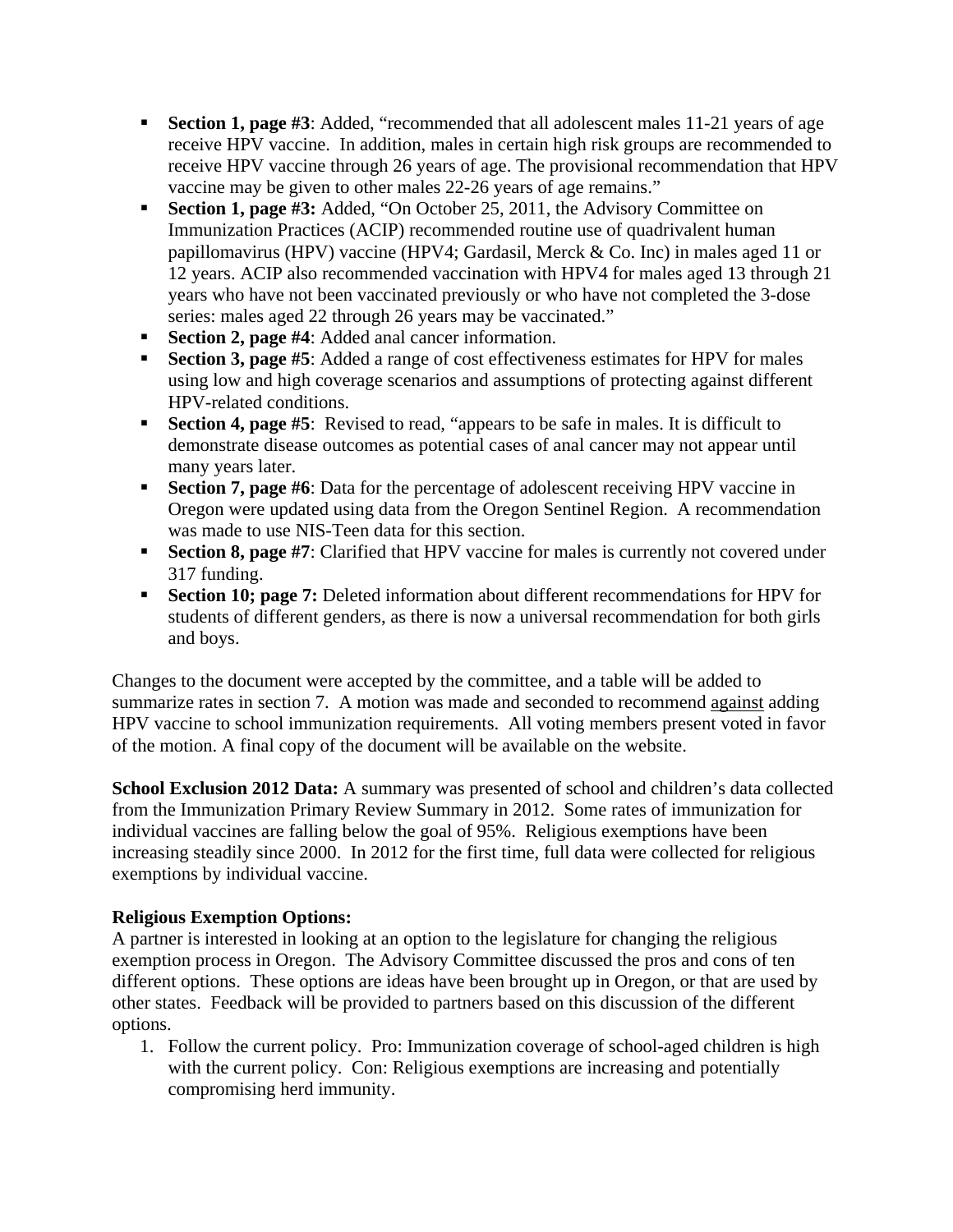- 2. Require a multi-pronged educational approach, including an option of completing education about the benefits and risks of immunization via webinar or a discussion with a health care provider. Pro: science-based information would be shared before a parent signed an exemption. Con: education only approaches about specific vaccines have not been shown to increase immunization rates (but these might not be relevant to the process we are discussing, as the vaccines included in education only were HPV and meningococcal). More details: Other groups, if they were interested, could be certified to provide this education to parents. There is concern about some parents not having internet access. A question was raised about speakers of other languages, and a suggestion was made to have the webinars in multiple languages. An interactive webinar was suggested so parents would get tailored information about their specific vaccine concerns. A suggestion was made to have a way to verify that parents have completed the webinar, such as writing down a completion code.
- 3. Require that parents speak with a health care provider about the risks and benefits of immunization, similar to the approach implemented in Washington in 2011. Pro: studies have shown that health care providers are seen as trusted sources of vaccine information. Preliminary information from Washington indicates that exemption rates decreased from 6% to 4.5% in the year after implementing the law. Con: This drop in exemptions in Washington might be influenced by the pertussis epidemic in that state. A question was asked about the current level of information that parents receive. This depends on if parents actually go to a health care provider for immunizations (minimum would be the Vaccine Information Statement). If a parent does not seek immunizations for a child, they could have no information or are likely to get information from the internet.
- 4. Require a notarized affidavit. Pro: this would deter parents choosing exemptions out of convenience. Con: convenience exemptors are not necessarily a large proportion of exemptors in Oregon.
- 5. Require that parents obtain a religious exemption forms online or at another location (not with the Certificate of Immunization Status form). Pro and Con: same as number 4. A comment was made that this would just be government making something difficult, and this wouldn't likely be effective in changing parents' minds about immunization if they have concerns.
- 6. Encourage or require an annual parent signature for religious exemptions. This is permissible under the current law. A requirement for a statewide requirement would require an administrative rule change, but not a statute change. Several counties and schools have expressed interest in this. Pro: This would give a chance for parents to update immunization information if children are on a delayed schedule or if a parent decides to get some immunizations for their children in the future. Con: This would require school computer system changes and increase school staff workloads.
- 7. Encourage schools to search in ALERT IIS for immunization records for students with religious exemptions. Pro: Some parents using an alternative or delayed schedule do not update school/facility records after vaccine doses have been administered, and this would provide an opportunity to complete these records. Con: this would involve additional school staff time.
- 8. Change in the Administrative Rules the definition of "religion" to be more restrictive. Pro: this might provide a deterrent to some parents considering signing an exemption.